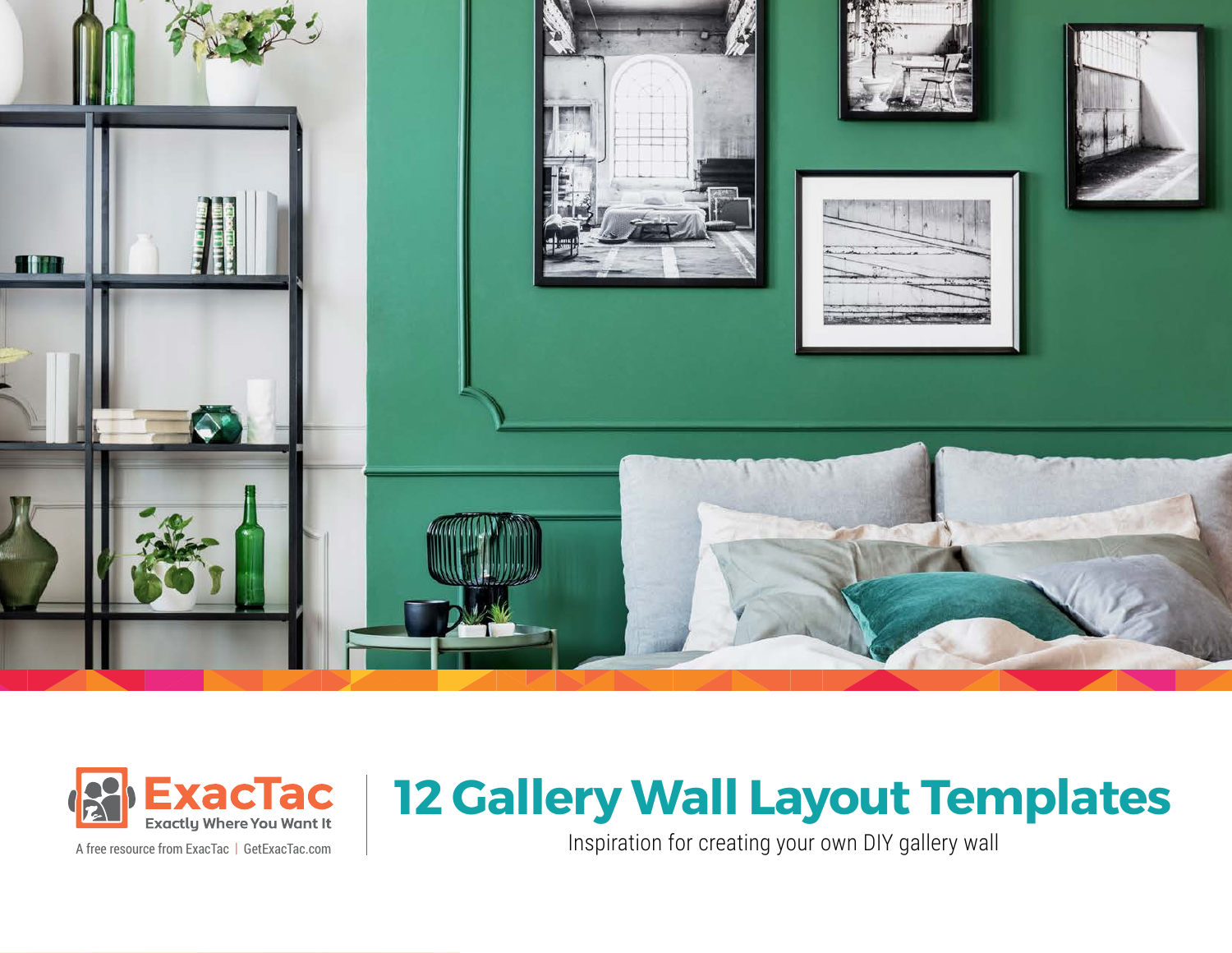## **8 Secrets for Hanging Stunning Gallery Walls**

#### **Tip 1 Mix it up or have a theme**

The diverse use of frames, photos, prints, and objects will allow you to grow your gallery wall. Another design approach is to think of your gallery wall as a single piece of artwork and follow a consistent color, style or theme throughout.

#### **Tip 2 Nice looking frames add impact**

Don't forget about the frame. Frames add lots of interest, personality, and color – most of all, they don't have to be expensive. Stop by your local thrift store and you might find interesting old frames that can be repainted or fixed up.

#### **Tip 3 Think outside the box, or stay in it**

Quirky round or oval frames, mirrors, fans, objects, and masks can be fun, eye-catching additions to your gallery wall. Or stay in the box with consistent frame colors and styles for a more modern look.

#### **Tip 4 Decide on a centerpiece**

Large artwork commands attention so place your largest piece at eye level and towards the middle of your design. All of the other frames will radiate around this focal point.

#### **Tip 5 Design on the floor first**

Creating lots of different floor layouts lets you try different design ideas quickly. This is your time to be creative so try out lots of ideas. Start by placing bigger artwork first and then fill in the spaces with the smaller pieces.

#### **Tip 6 Watch your spacing**

Adding some space between artwork will make your gallery seem more orderly. Some artwork can be closer together to draw attention to a particular group. Look around your home for a handy lid, book or object that you can use as a quick reference.

#### **Tip 7 Put it on the wall with paper templates first**

Once you have decided on your final layout, get some newspaper or craft paper and trace the outline of each frame. Next, cut out the outline and label the paper template so you know which artwork it refers to.

#### **Tip 8 Start in the middle and work outward**

Use masking tape or painters tape to hang your paper templates on the wall and recreate your floor design. Start by positioning your centerpiece template first and then move outward.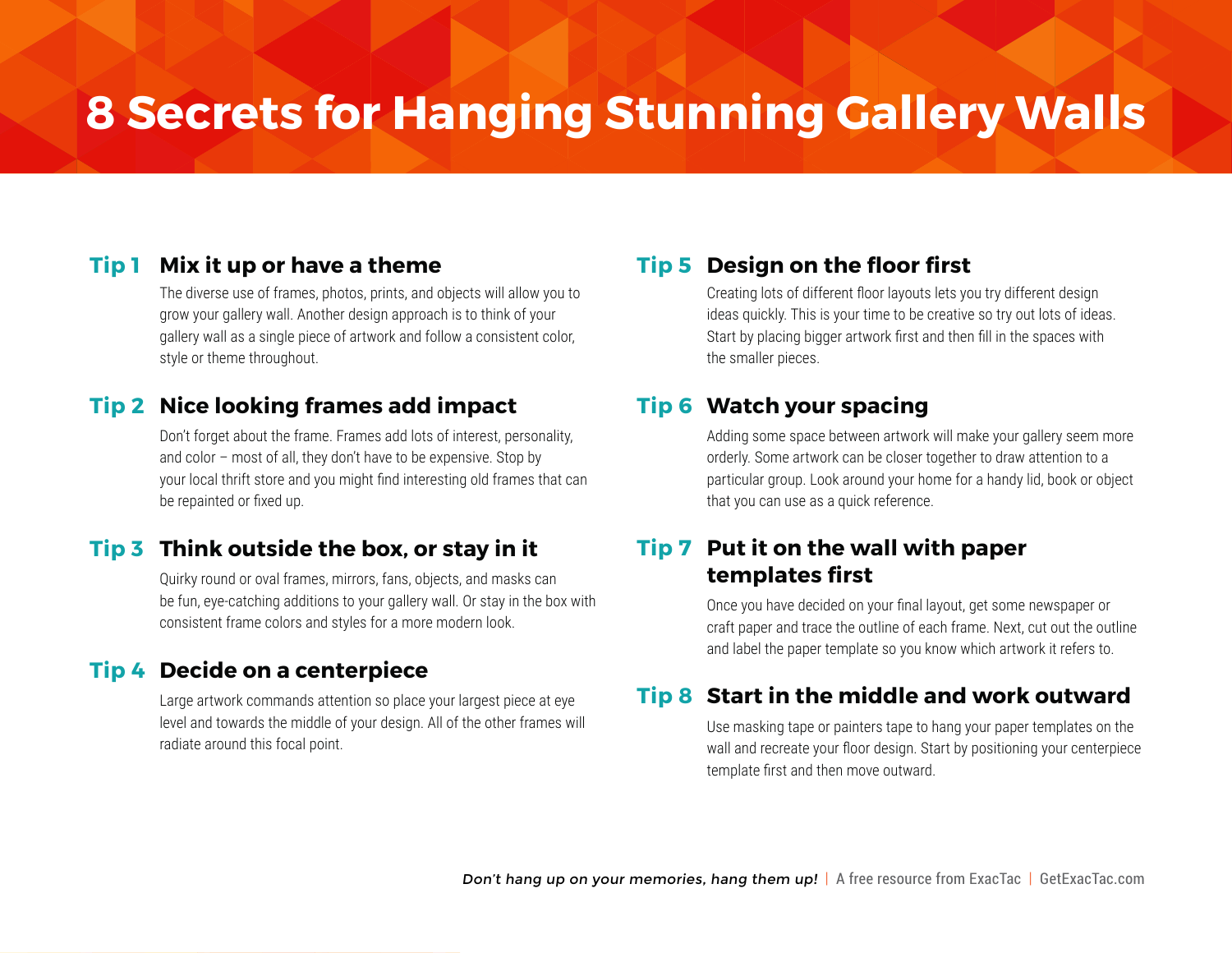### **3 Easy Steps to Hanging Your Artwork**

Now you will begin hanging your artwork in place of the paper templates. The ExacTac picture hanging tool is the best tool to use for quickly hanging gallery walls because it's so simple to use. It works with all types of hanging hardware and most importantly, there's no measuring or marking need!

- **Step 1** Start by placing the lowest artwork first then move out and upward as you hang each piece. Just place hardware or nails in the slots and hang your artwork on the ExacTac tool.
- **Step 2** Now place the ExacTac tool and picture frame over the paper template on the wall. Keep the tool in position as you remove the artwork from the ExacTac tool and tap the nails into the wall.
- **Step 3** Remove the paper template from the wall and hang your artwork in place. Use the built-in level on the ExacTac tool to make sure your artwork is hanging straight.



#### **It's Quick and Easy. Hang it Perfectly Every Time.**

 **Simple, easy and accurate**

**S** ExacTac

**Picture** 

**Hanging TOOI** LEVEL SIMPLE

- **Works with all types of hardware**
- **Built-in level keeps picture straight**
- **Just place, level and hang**

**[Click Here to Get The ExacTac](https://www.getexactac.com/picture-hanging-tool-2/) Picture Hanging Tool Now!**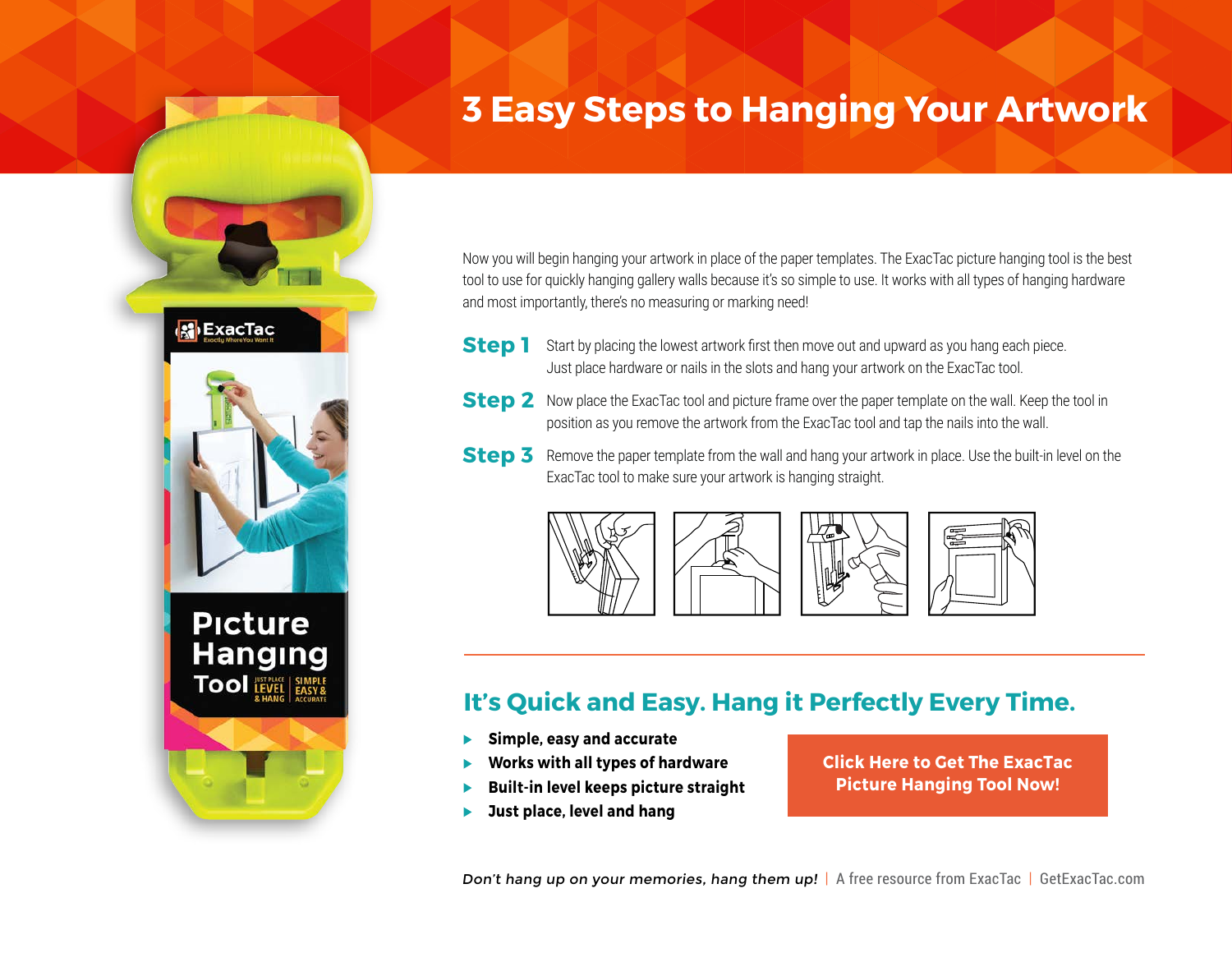#### **Poster size reference**



**[Free Photo Printables](https://www.getexactac.com/picture-hanging-tool-2/)**

Fill in gaps and add personality to your wall gallery with free photo printables. **Visit our [website](https://www.getexactac.com/free) and explore our links to 1,000s of free printable images! [Click Here to Get](https://www.getexactac.com/free)**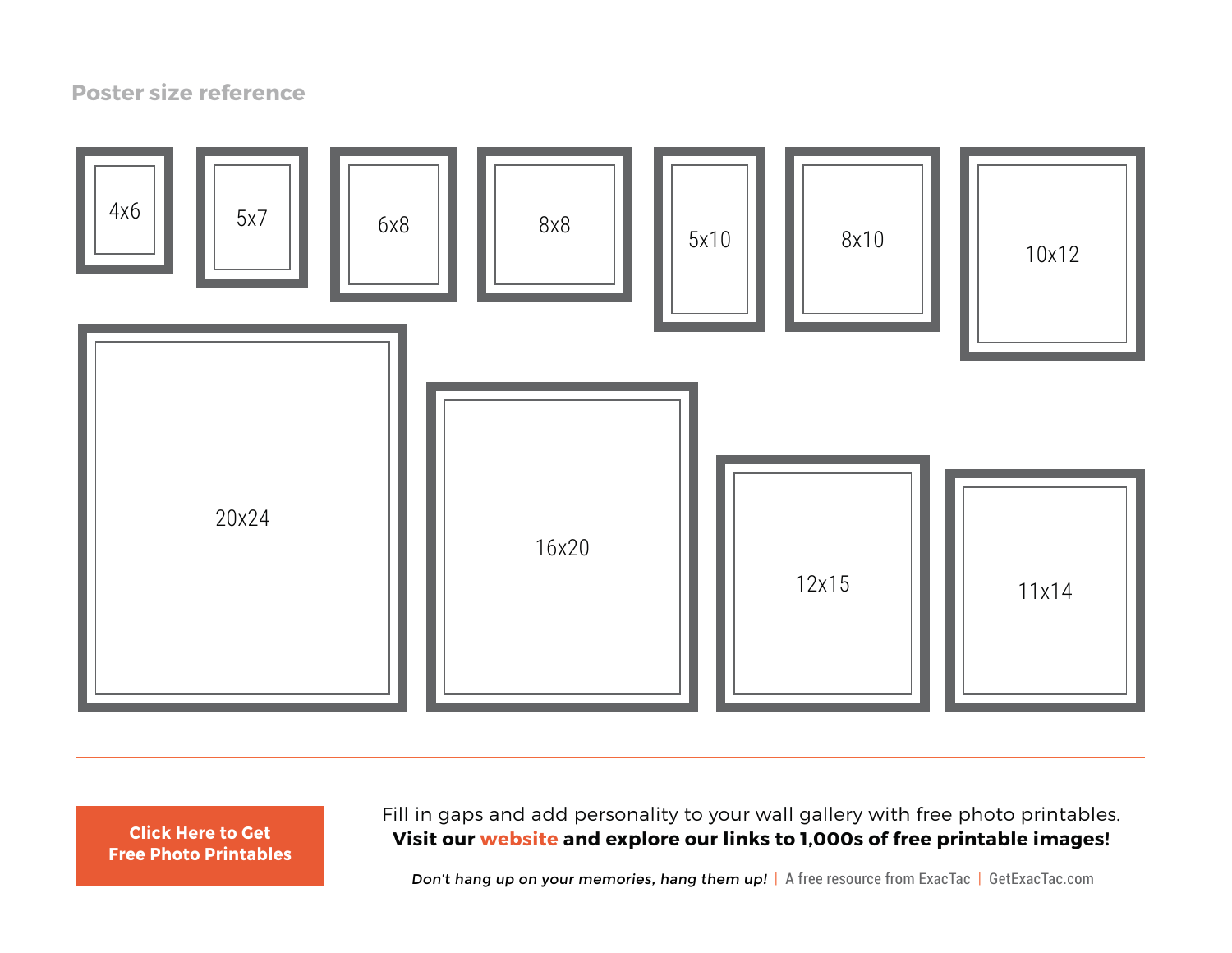

Fill in gaps and add personality to your wall gallery with free photo printables. **Visit our [website](https://www.getexactac.com/free) and explore our links to 1,000s of free printable images! [Click Here to Get](https://www.getexactac.com/free)**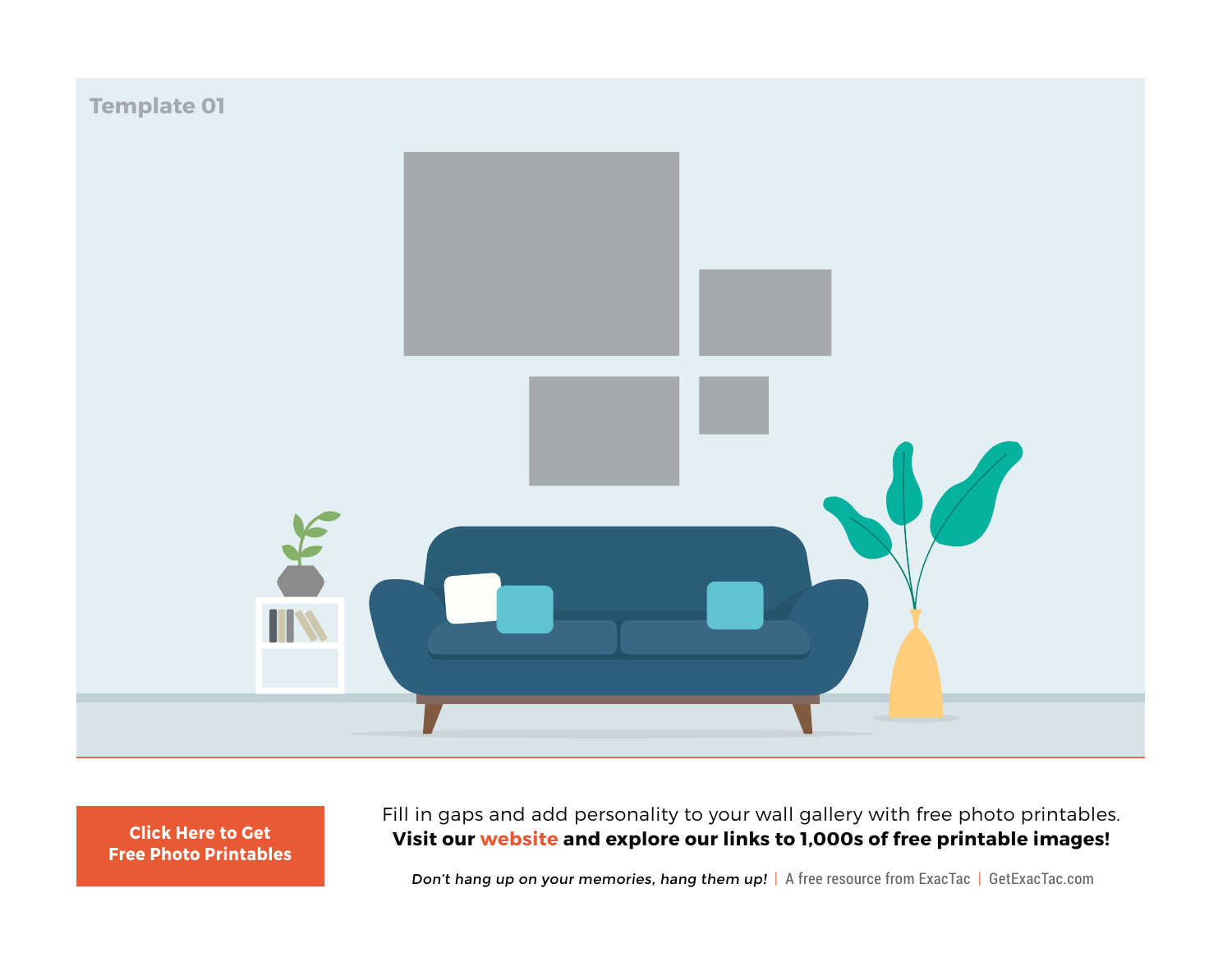

Fill in gaps and add personality to your wall gallery with free photo printables. **Visit our [website](https://www.getexactac.com/free) and explore our links to 1,000s of free printable images! [Click Here to Get](https://www.getexactac.com/free)**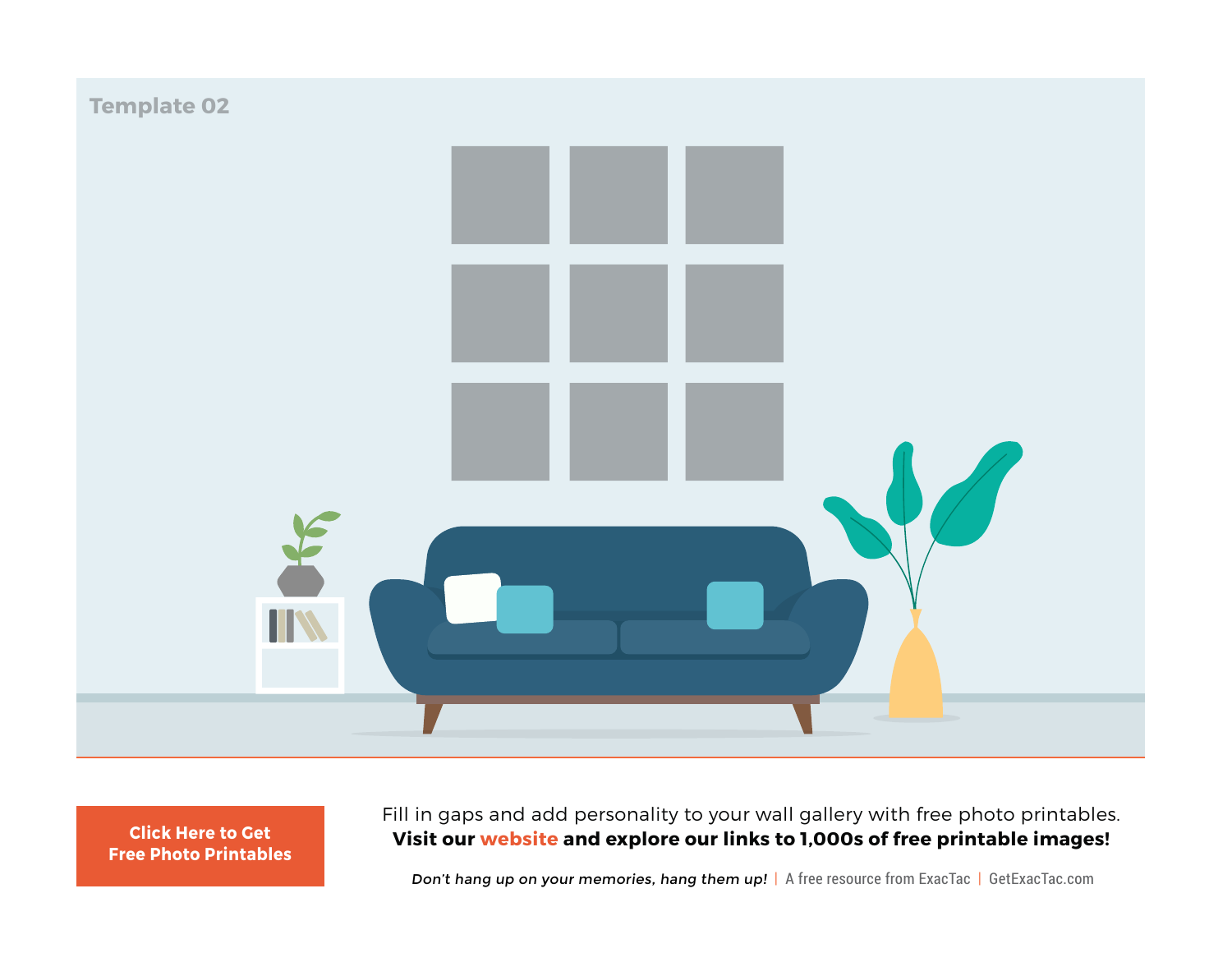

Fill in gaps and add personality to your wall gallery with free photo printables. **Visit our [website](https://www.getexactac.com/free) and explore our links to 1,000s of free printable images! [Click Here to Get](https://www.getexactac.com/free)**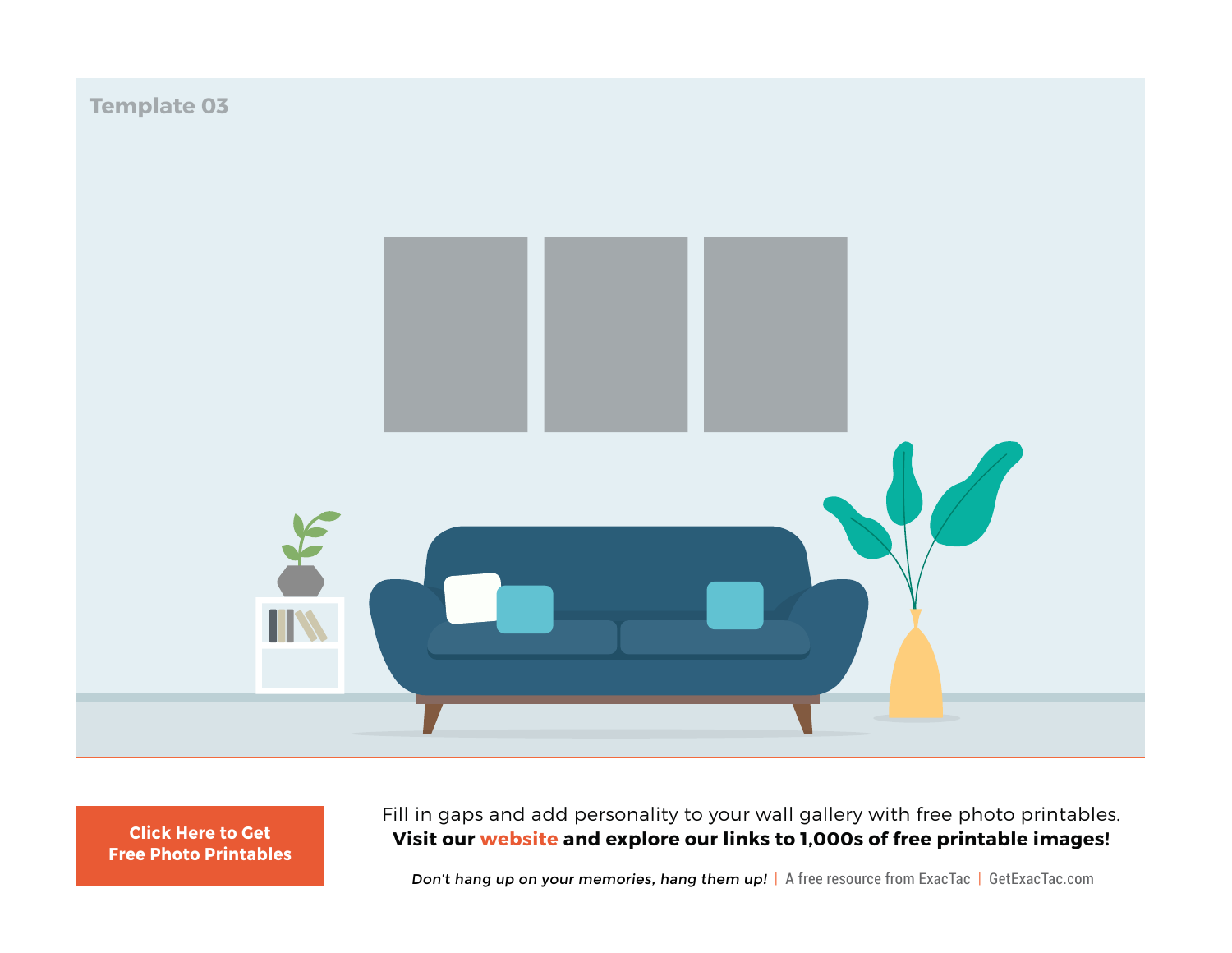![](_page_7_Picture_0.jpeg)

Fill in gaps and add personality to your wall gallery with free photo printables. **Visit our [website](https://www.getexactac.com/free) and explore our links to 1,000s of free printable images! [Click Here to Get](https://www.getexactac.com/free)**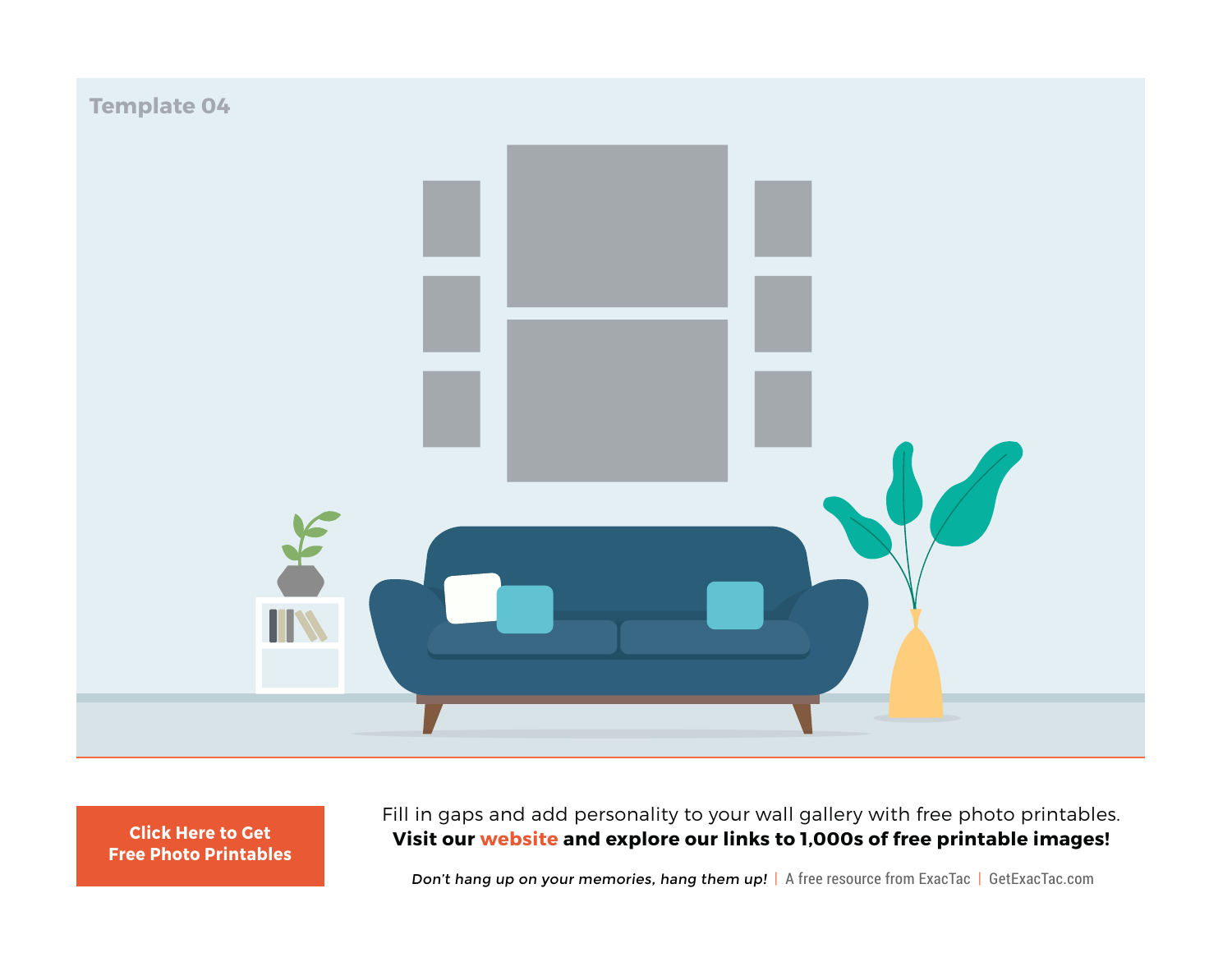![](_page_8_Picture_0.jpeg)

Fill in gaps and add personality to your wall gallery with free photo printables. **Visit our [website](https://www.getexactac.com/free) and explore our links to 1,000s of free printable images! [Click Here to Get](https://www.getexactac.com/free)**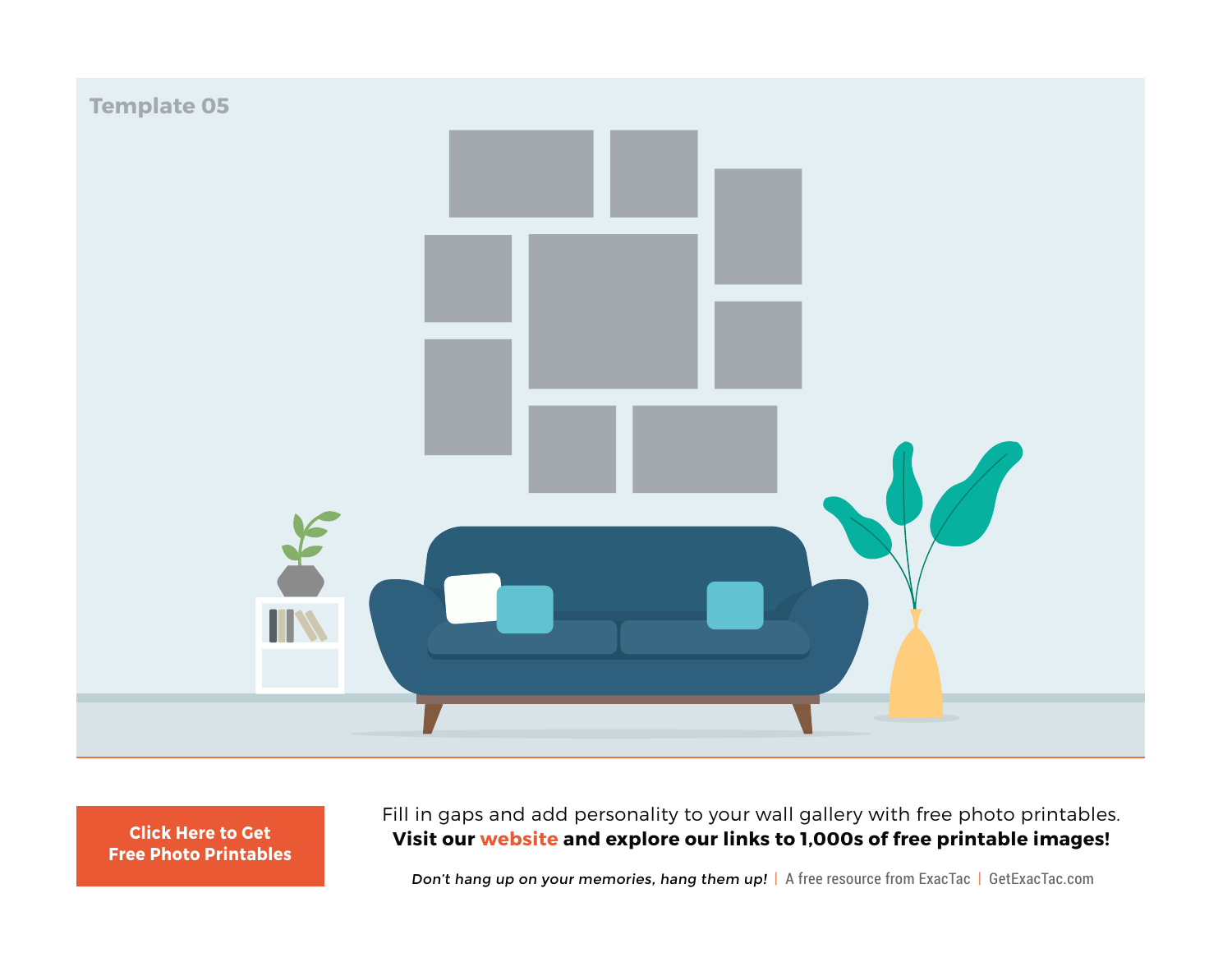![](_page_9_Picture_0.jpeg)

Fill in gaps and add personality to your wall gallery with free photo printables. **Visit our [website](https://www.getexactac.com/free) and explore our links to 1,000s of free printable images! [Click Here to Get](https://www.getexactac.com/free)**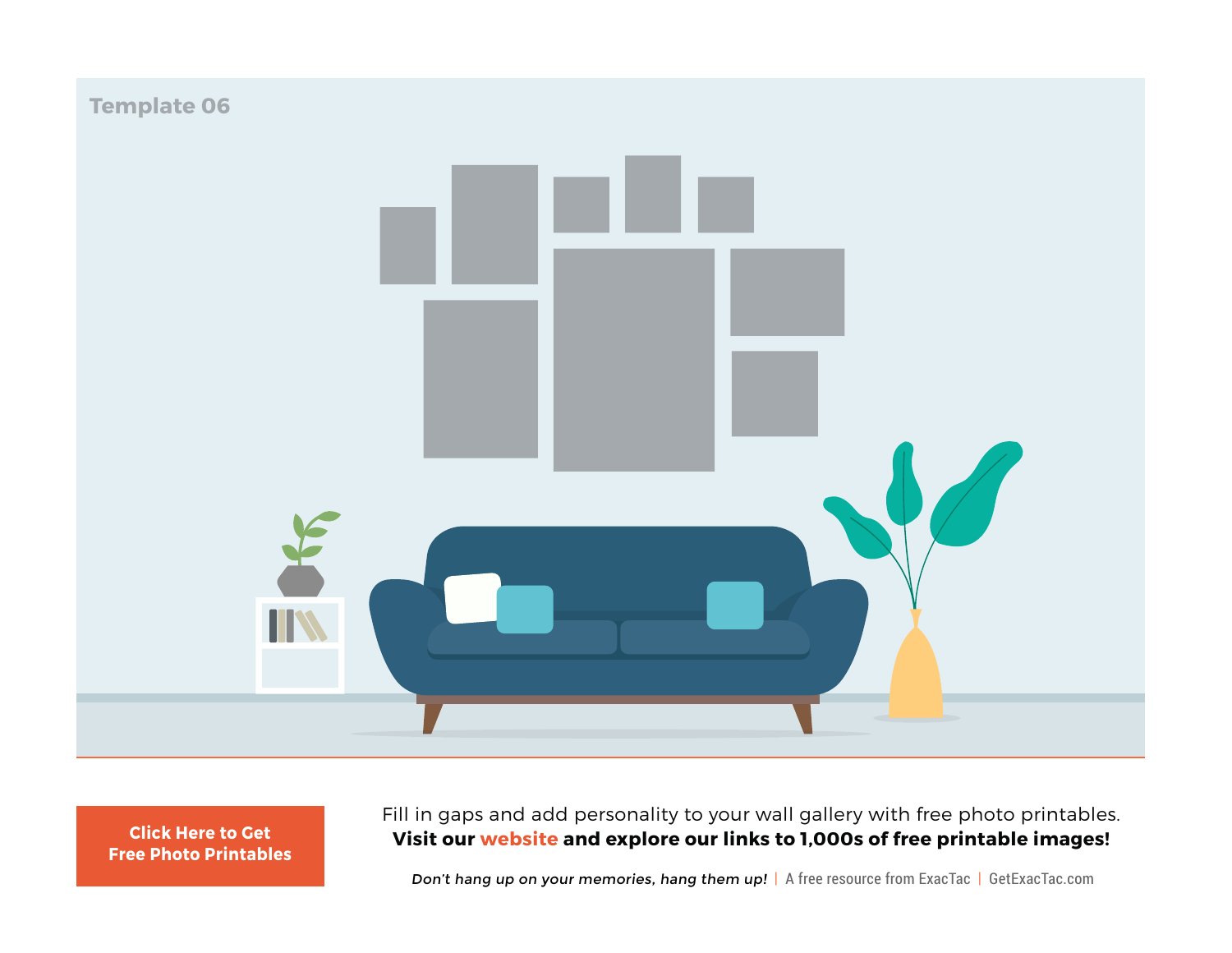![](_page_10_Figure_0.jpeg)

Fill in gaps and add personality to your wall gallery with free photo printables. **Visit our [website](https://www.getexactac.com/free) and explore our links to 1,000s of free printable images! [Click Here to Get](https://www.getexactac.com/free)**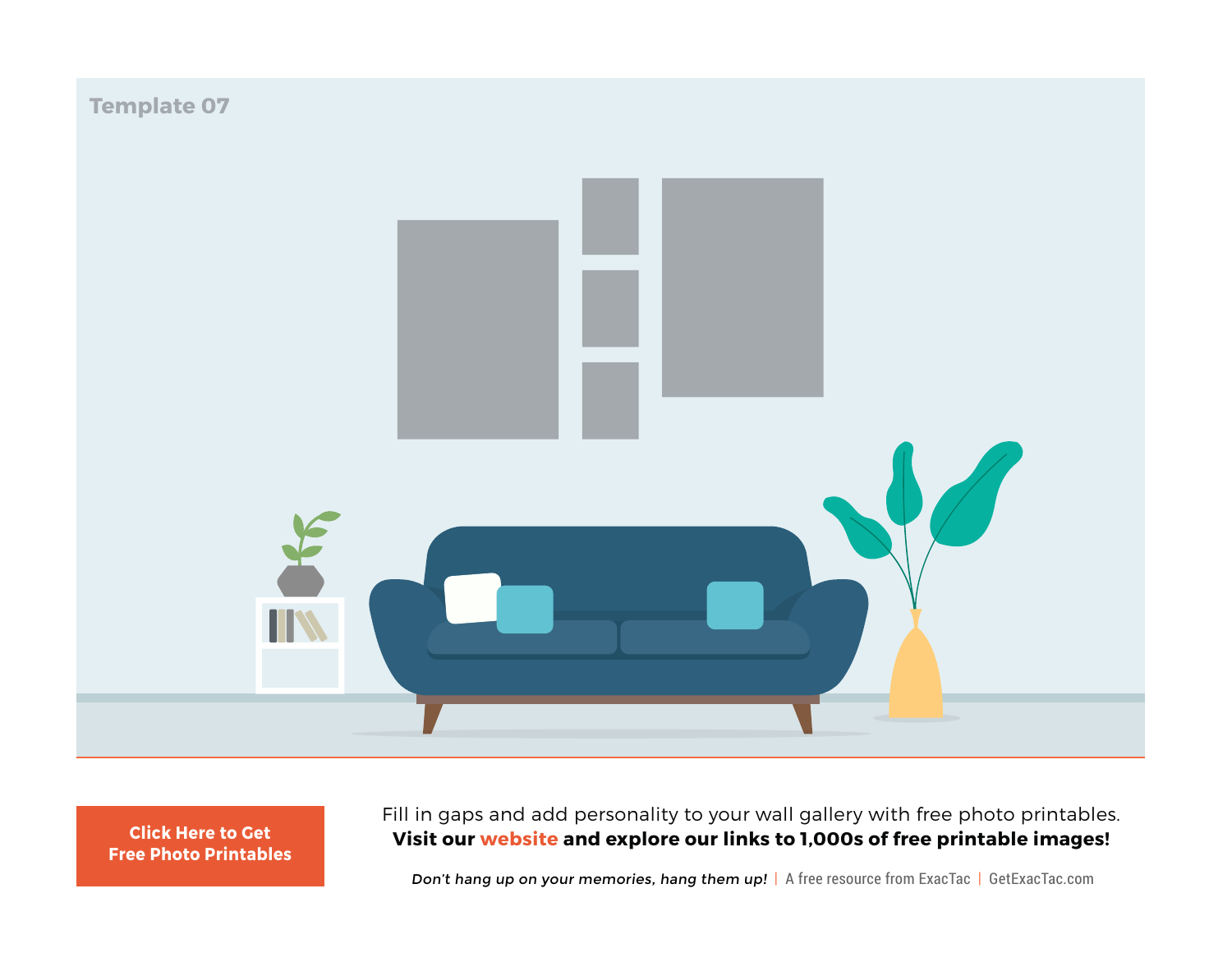![](_page_11_Picture_0.jpeg)

Fill in gaps and add personality to your wall gallery with free photo printables. **Visit our [website](https://www.getexactac.com/free) and explore our links to 1,000s of free printable images! [Click Here to Get](https://www.getexactac.com/free)**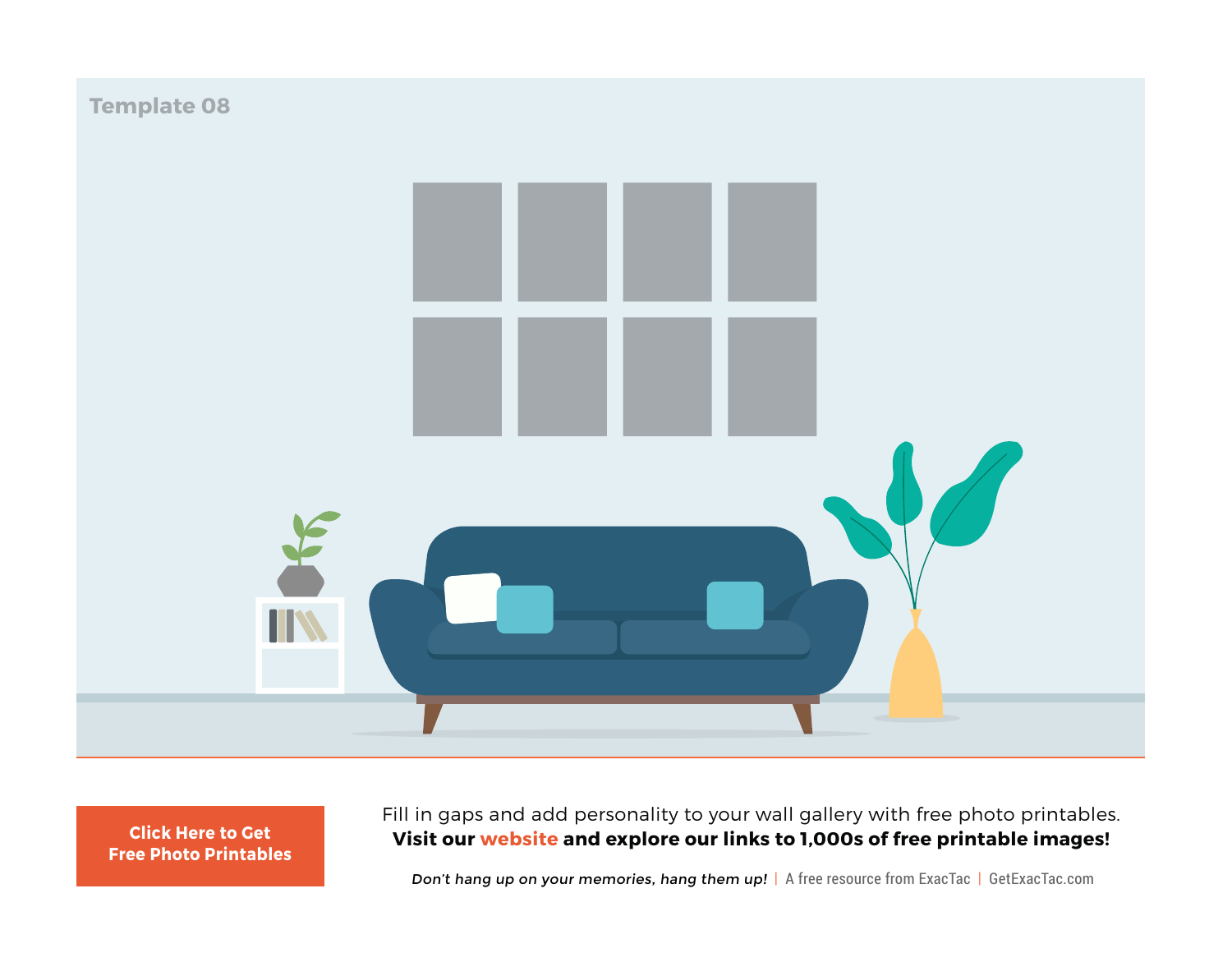![](_page_12_Picture_0.jpeg)

Fill in gaps and add personality to your wall gallery with free photo printables. **Visit our [website](https://www.getexactac.com/free) and explore our links to 1,000s of free printable images! [Click Here to Get](https://www.getexactac.com/free)**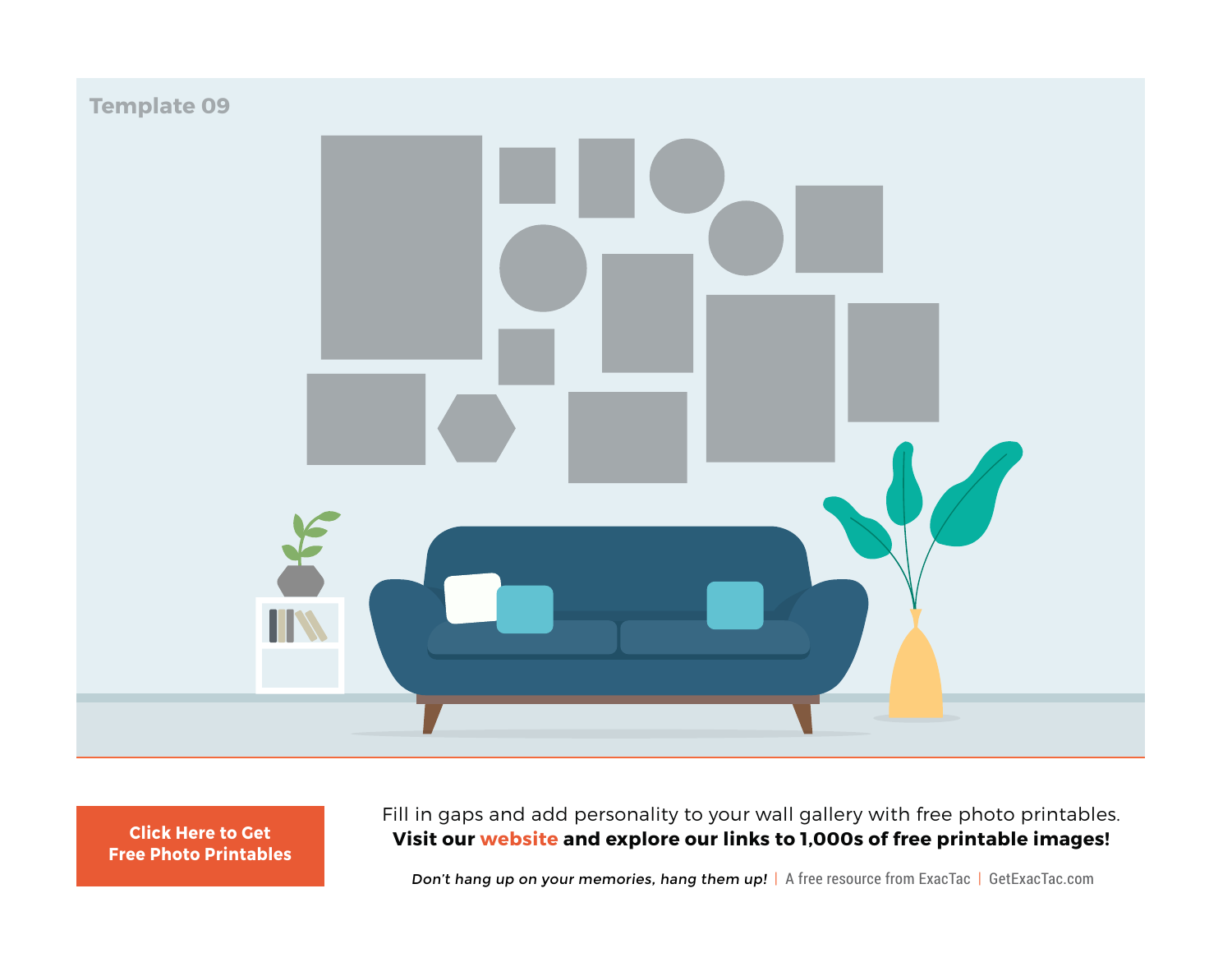![](_page_13_Picture_0.jpeg)

Fill in gaps and add personality to your wall gallery with free photo printables. **Visit our [website](https://www.getexactac.com/free) and explore our links to 1,000s of free printable images! [Click Here to Get](https://www.getexactac.com/free)**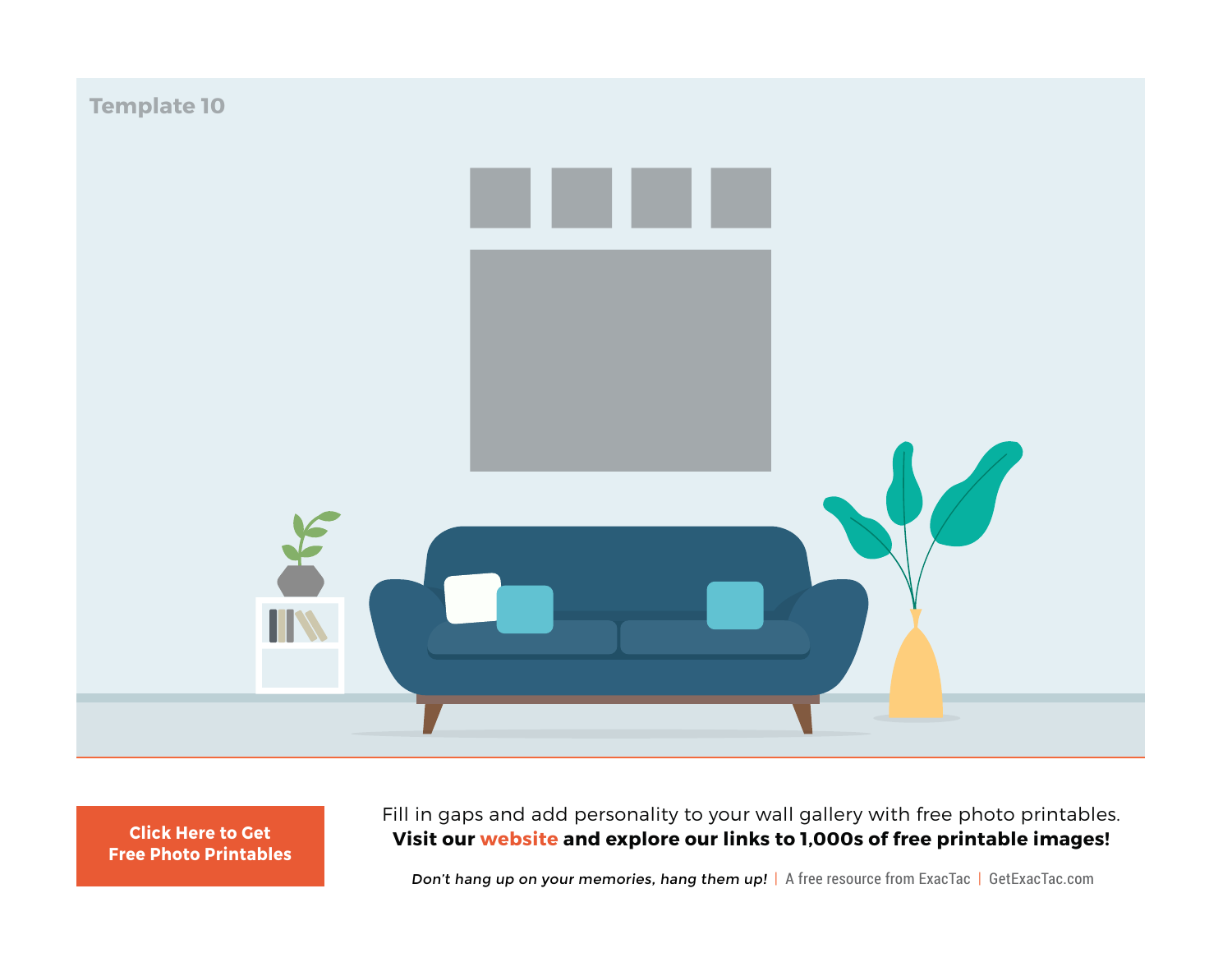![](_page_14_Figure_0.jpeg)

Fill in gaps and add personality to your wall gallery with free photo printables. **Visit our [website](https://www.getexactac.com/free) and explore our links to 1,000s of free printable images! [Click Here to Get](https://www.getexactac.com/free)**